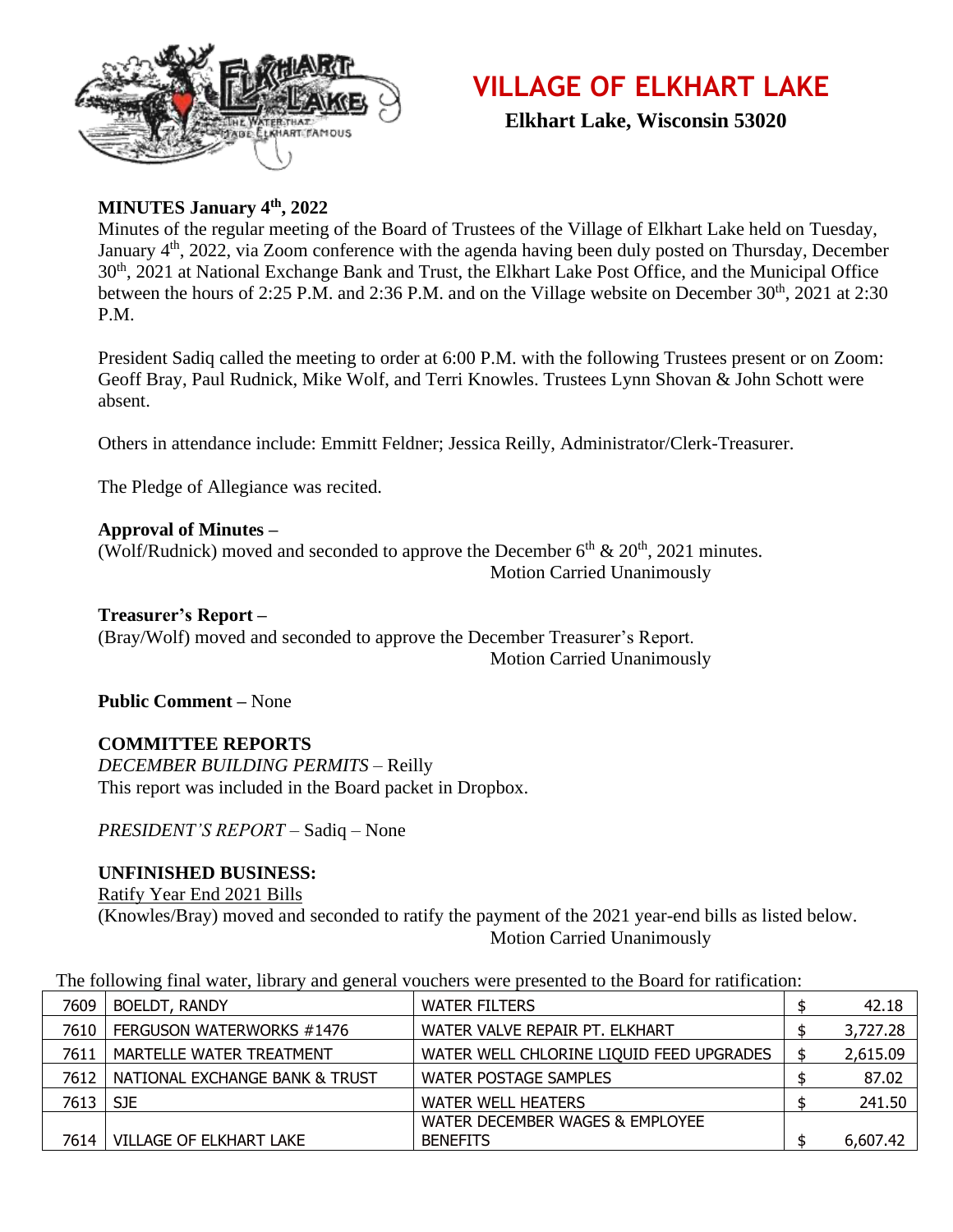|  | $ -$<br>$\mathbf{v}$ | חר<br>лι<br>. |
|--|----------------------|---------------|
|  |                      |               |

| 25301 | <b>BAKER &amp; TAYLOR</b>          | LIBRARY BOOKS                            | \$  | 940.94    |
|-------|------------------------------------|------------------------------------------|-----|-----------|
| 25302 | DISCOUNT PAPER PRODUCTS, INC       | <b>LIBRARY PAPER</b>                     | \$  | 77.49     |
| 25303 | ELKHART LAKE PUBLIC LIBRARY        | LIBRARYFRIENDS OF LIBRARY 2021 CARRYOVER | \$  | 4,718.02  |
| 25304 | MIDWEST TAPE                       | LIBRARY VIDEOS                           | \$  | 269.38    |
| 25305 | NATIONAL EXCHANGE BANK & TRUST     | <b>CLERK POSTAGE</b>                     | \$  | 1,306.44  |
| 25306 | NATIONAL EXCHANGE BANK & TRUST     | STREETS BILLY GOAT LEAF/DEBRIS LOADER    | \$  | 3,750.98  |
| 25307 | SHEBOYGAN COUNTY TREASURER         | <b>CLERK ENVELOPES</b>                   | \$  | 11.00     |
| 25308 | <b>T-MOBILE</b>                    | LIBRARY FOL HOTSPOT & DATA               | \$  | 705.60    |
| 25309 | TRANSAMERICA LIFE INSURANCE CO     | CRITICAL ILLNESS                         | \$  | 47.00     |
| 25310 | <b>U.S. CELLULAR</b>               | POLICE WIFI- NEW SQUAD                   | \$  | 39.99     |
| 25311 | <b>VILLAGE OF ELKHART LAKE</b>     | WAGES 4TH QUARTER 2021                   | \$. | 1,984.06  |
| 25312 | <b>VINTON CONSTRUCTION COMPANY</b> | STREETS HIGHWAY 67 PROJECT TUCK POINT    | \$  | 10,200.00 |
| 25313 | WM CORPORATE SERVICES, INC.        | REDO REFUSE, RECYCLING, YARD WASTE COLL  | \$  | 7,769.94  |
|       |                                    | TOTAL CDA, GENERAL & LIBRARY             | \$  | 31,820.84 |

#### **NEW BUSINESS:**

Resolution 1 – Reducing Election Workers & Combine Wards

(I- Wolf/Bray/Rudnick) introduced, moved and seconded Resolution 1-2022 – Reducing Election Workers and Combining Wards.

Motion Carried Unanimously

#### **RESOLUTION ONE– 2022 VILLAGE OF ELKHART LAKE SHEBOYGAN COUNTY WISCONSIN**

#### **RESOLUTION DETERMINING THE NUMBER OF ELECTION INSPECTORS AND DESIGNATING ALL ELECTIONS TO BE HELD IN THE CIVIC CENTER**

**WHEREAS**, the automation of the election process in Sheboygan County has reduced the workload during the counting process, and

**WHEREAS**, 2022 may require additional help to register voters as required by the State of Wisconsin,

**NOW THEREFORE, BE IT RESOLVED** that the Village of Elkhart Lake will reduce its election staff to a staff of five for each election in the year 2022 with up to four additional election inspectors to be authorized as needed on each election day.

**BE IT FURTHER RESOLVED**, that ward one will vote at the Grashorn Civic Center site in the year 2022.

\_\_\_\_\_\_\_\_\_\_\_\_\_\_\_\_\_\_\_\_\_\_\_\_ \_\_\_\_\_\_\_\_\_\_\_\_\_\_\_\_\_\_\_\_\_\_\_\_\_\_\_

Attest: Adopted and approved this  $4<sup>th</sup>$  day of January, 2022  $\qquad \qquad \qquad$ 

Richard Sadiq, President

Jessica Reilly, Clerk Michael Wolf, Trustee

Resolution 2-2022 – Budget Amendment #2-2021

(I- Wolf/Rudnick/Bray) introduced, moved and seconded Resolution 2 – Budget Amendment #2-2021. Motion Carried Unanimously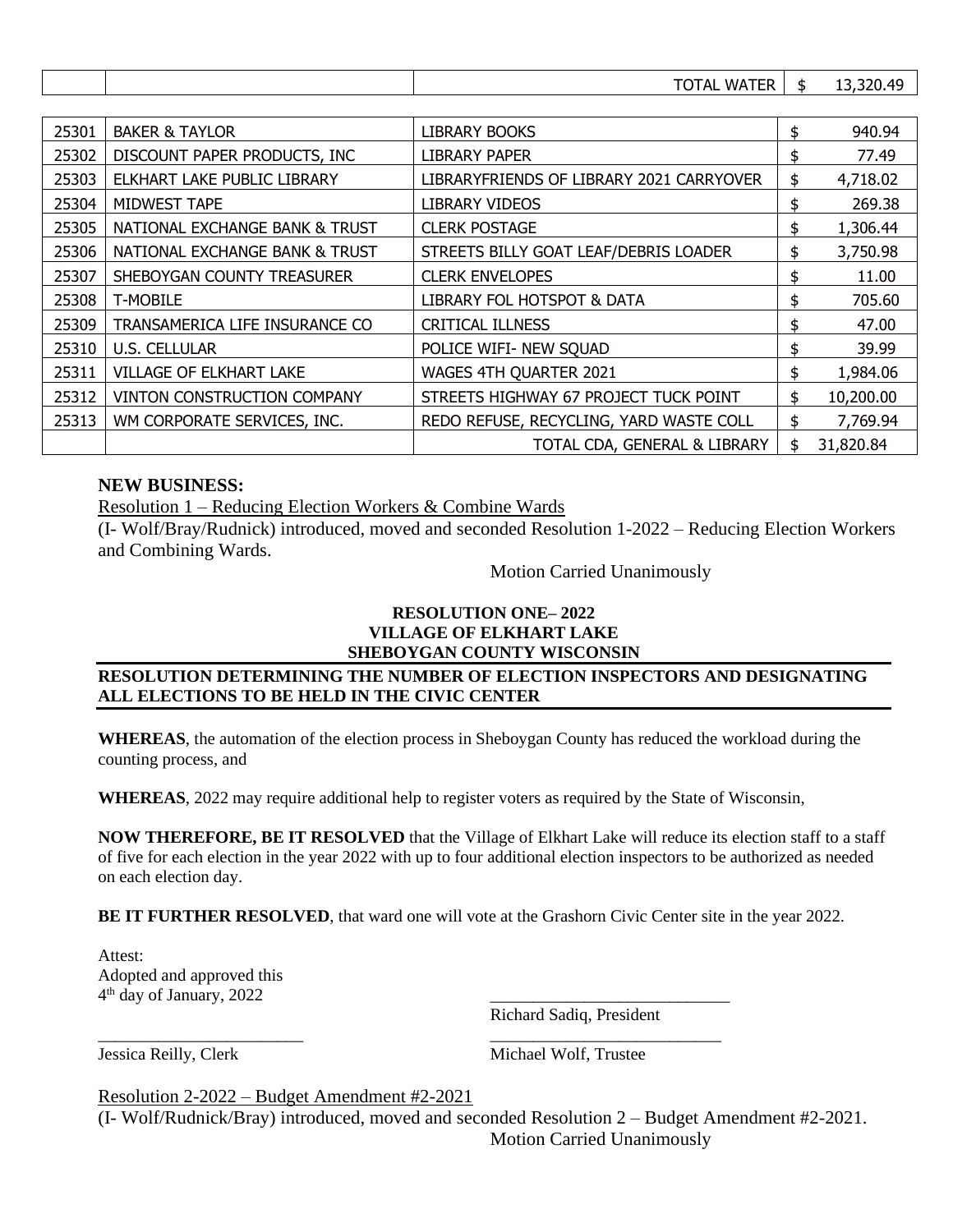#### **RESOLUTION TWO- 2022 VILLAGE OF ELKHART LAKE SHEBOYGAN COUNTY, WISCONSIN 2021 BUDGET AMENDMENT TWO**

BE IT RESOLVED by the Board of Trustees of the Village of Elkhart Lake that the General Fund Budget of the Village of Elkhart Lake be amended as follows:

Increase Expenditure: 100-00-53636-297-000(Yard Waste) by \$2,000.00 Increase Expenditure: 100-00-536100-325-000(Sanitation Jt. Operating) by \$1,700.00 Increase Expenditure: 100-00-52400-103-000(Building Inspection Salary) by \$1,800.00 Increase Revenue: 100-00-43531 -000-000(GTA) by \$3,700.00 Increase Revenue: 100-00-44301-000-000(Building Permit) by \$1,800.00

Attest: Adopted and Approved this  $4<sup>th</sup>$  day of January, 2022  $\qquad \qquad \qquad$ 

Richard Sadiq, President

\_\_\_\_\_\_\_\_\_\_\_\_\_\_\_\_\_\_\_\_\_\_\_\_\_\_\_ \_\_\_\_\_\_\_\_\_\_\_\_\_\_\_\_\_\_\_\_\_\_\_\_\_\_\_\_\_ Jessica Reilly, Clerk Michael Wolf, Trustee

Operator's Licenses – New

(Wolf/Bray) moved and seconded that operator licenses be granted to Jamie Schilling at the Osthoff Resort expiring on June  $30<sup>th</sup>$ , 2022.

Motion Carried Unanimously

**TRUSTEE REPORTS:** Knowles reported that the sidewalks around the Village are in poor condition due to lack of clearing the snow and ice. Bray stated he wants to be certain that the Village Police are patrolling all roadways in the winter. Wolf discussed an article in the "Municipality" magazine about internet connections.

**COMMUNICATIONS:** The Village received a variety of Holiday cards.

#### **ADMINISTRATOR'S REPORT –** Reilly

Nomination papers were due by January 4, 2022 and the three incumbents were the only ones to turn in papers; that is Knowles, Schott, and Shovan. The Board will meet February  $7<sup>th</sup>$  and March  $21<sup>st</sup>$ .

(Knowles/Bray) moved and seconded to adjourn the meeting at 6:09 p.m.

Motion Carried Unanimously

Jessica Reilly, Administrator/Clerk-Treasurer

\_\_\_\_\_\_\_\_\_\_\_\_\_\_\_\_\_\_\_\_\_\_\_\_\_\_\_\_\_\_\_\_\_\_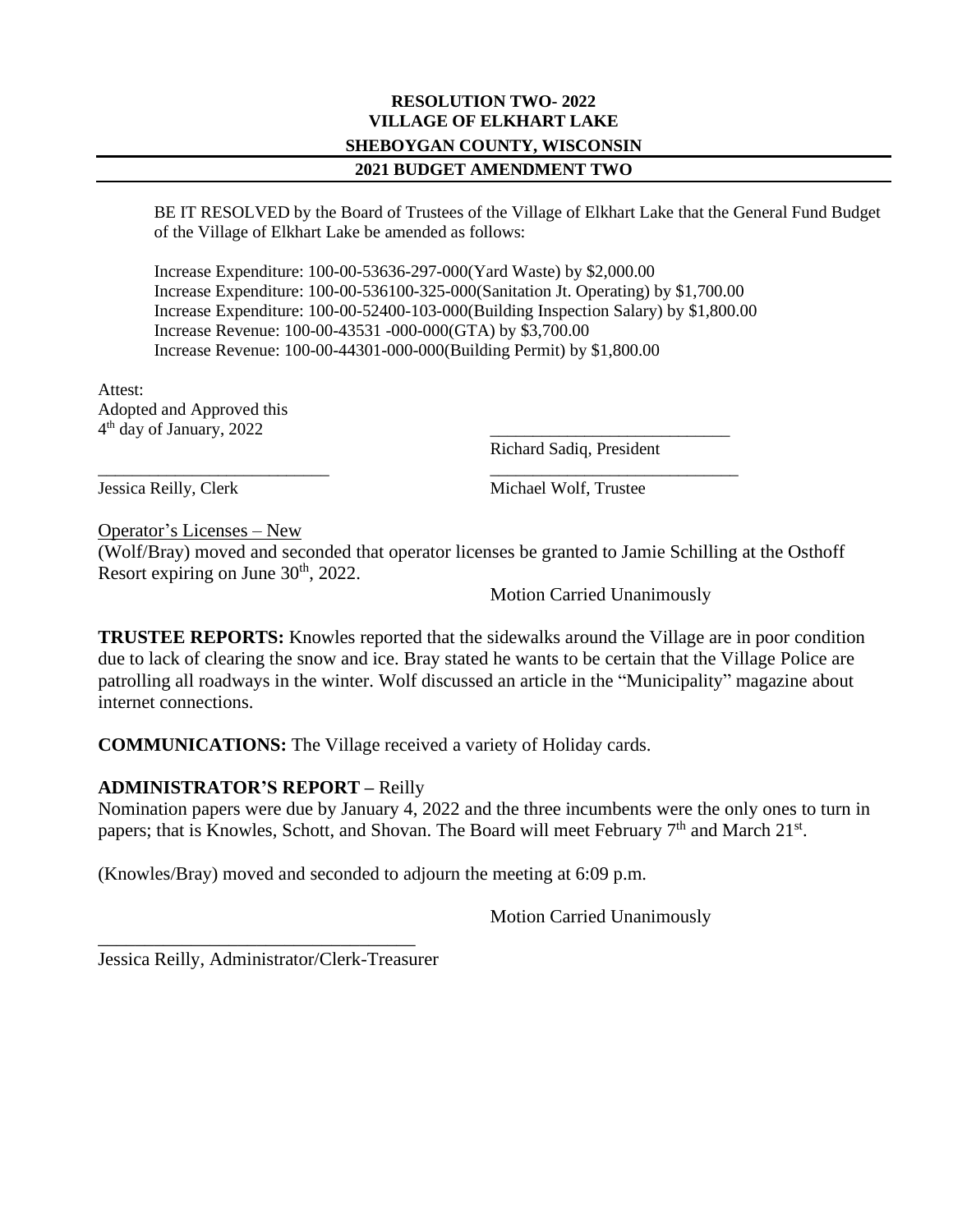### **ANNOUNCEMENTS [www.elkhartlakewi.gov](http://www.elkhartlakewi.gov/)**

The following is the schedule for regular meeting of the Board of Trustees of the Village of Elkhart Lake and **tentative** meetings of the Planning Commission and CDA:

WEDNESDAY, February 9, 2022 – 6:00 P.M. PLANNING COMMISSION WEDNESDAY, March 9, 2022 – 6:00 P.M. PLANNING COMMISSION MONDAY, March 21, 2022 – 6:00 P.M. BOARD OF TRUSTEES

í

The Village of Elkhart Lake requests persons requiring auxiliary aids and service for participation in the above meeting contact the Clerk twenty-four (24) hours prior to the meeting. All meetings are held in the general meeting room of the Grashorn Memorial Civic Center, located at 84 North Lake St. in Elkhart Lake unless noted.

THE DEADLINE FOR BEING PLACED ON THE AGENDA FOR ANY REGULAR BOARD MEETING WILL BE AT 5:00 P.M. ON THE WEDNESDAY PRIOR TO THE REGULAR MEETING MONDAY AND ONE WEEK PRIOR TO A COMMITTEE OR COMMISSION MEETING. The Municipal Office is located in the Grashorn Memorial Civic Center and is open on Monday through Friday from 8:00 a.m. to 4:00 p.m. Please call and make an appointment for special needs.

> **VILLAGE BOARD MEMBERS PRESIDENT:** Richard Sadiq (POB 188) 876-3732 **TRUSTEE:** Geoff Bray (POB 736) 920-452-5397 **TRUSTEE:** Terri Knowles (POB 35) 876-3448 **TRUSTEE:** John Schott (913 Grassy Lane) 920-698-2480 **TRUSTEE:** Mike Wolf (POB 506) 920-207-2311 **TRUSTEE:** Lynn Shovan (POB 86) 920-207-4561 **TRUSTEE:** Paul Rudnick (POB 304) 920-946-8644

## **TAX COLLECTION**

As of February 2, 2022, the Village Treasurer's Office is no longer collecting property taxes. The second installment of your property taxes must be sent to the Sheboygan County Treasurer, 508 New York Avenue – Room 109, Sheboygan, WI 53081-4126.

# クァブアプBUILDING PERMIT REMINDER! アアアアアプ

If you are planning a construction project on your home or business you must apply for a building permit. Permits must be obtained prior to commencement of work. Failure to do so will result in double the permit fees and may result in a fine of up to \$1000. If you are unsure if your project requires a permit, please call the Clerk's Office at 920-876-2122.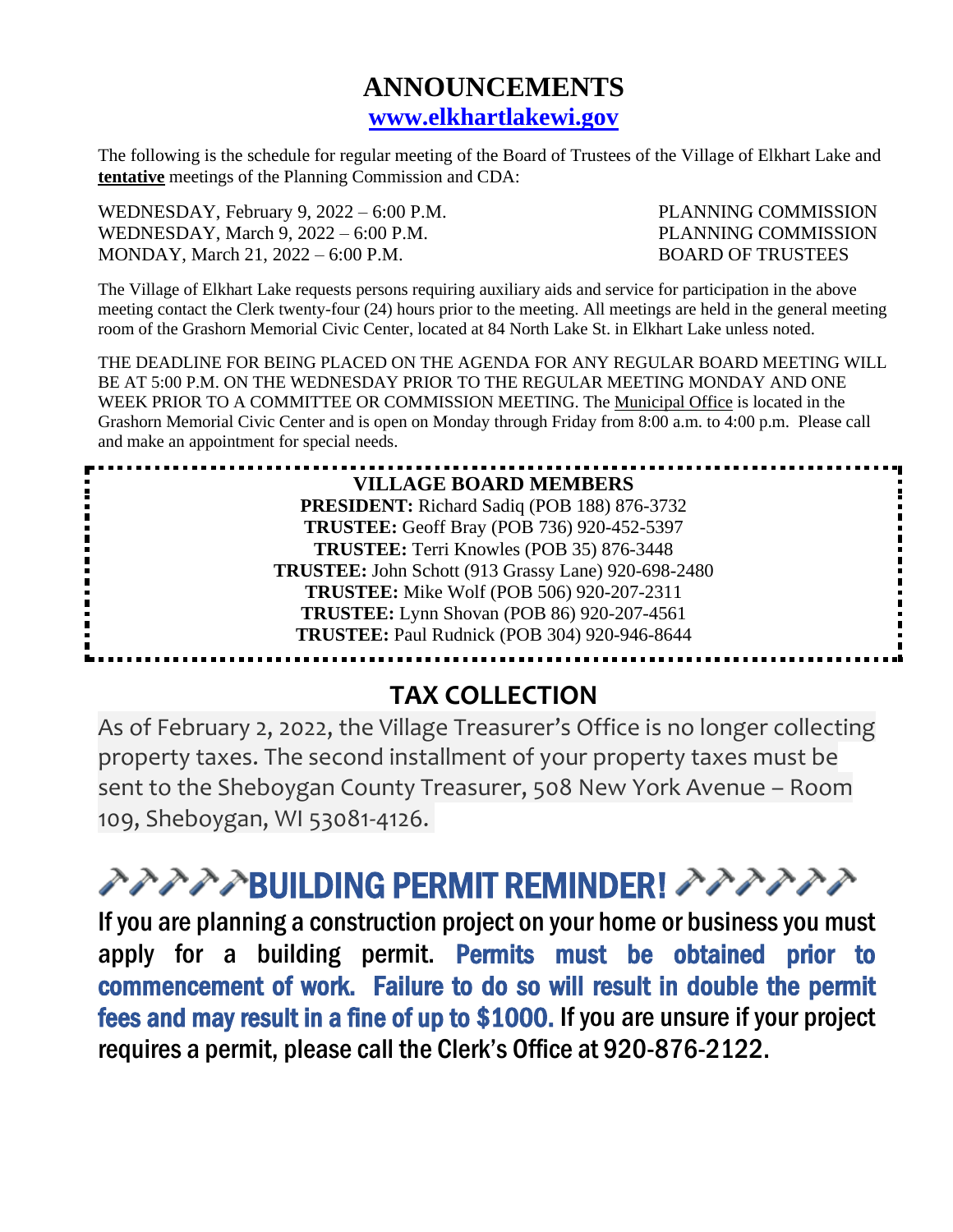# *Garbage Collection Holiday Schedule 2022*



Memorial Day – Tuesday, May  $31<sup>st</sup>$ , 2022 Independence Day – Tuesday, July  $5<sup>th</sup>$ , 2022 Labor Day- Tuesday, September 6<sup>th</sup>, 2022 Thanksgiving Day – Normal Monday Pick up Christmas Day – Normal Monday Pick up New Year's Day – Normal Monday Pick up

### **\*\*\*\*\*\*\*\*\*\*\*\*\*\*\*\*\*\*\*\*\*\*\*\*\*\*Snow Removal\*\*\*\*\*\*\*\*\*\*\*\*\*\*\*\*\*\*\*\*\*\*\*\*\*\*\*\***

**Section 10.03 - Removing Snow from Sidewalks:** residents must clean snow from sidewalks within 14 hours of any snowfall in a 24 hour period. **The entire sidewalk must be cleared; a small path is not sufficient. Snow cannot be blown or plowed onto Village Streets.** Residents must also clear hydrants of snow so that they are accessible in case of fire. Residents will not be notified that snow needs to be removed. If you have not shoveled in the time prescribed in ordinance 10.03, the Village will clear your sidewalk and bill the property owner.



## \*\*\*\*\*\*\*\*\*\*\*\*\*\*\*\*\*\*\*\*Winter Parking Regulations\*\*\*\*\*\*\*\*\*\*\*\*\*\*\*\*\*\*\*\*

#### **Parking is allowed overnight in the N. East Street parking lot until 6 am; at that time your vehicle must be moved until 9 am.**



6.04(2) (a) No parking of any motor vehicle shall be permitted on either side of any Village street or in the parking lot north of Square Street between the hours of 2 A.M. and 6 A.M and no parking in the lot on North East Street from 6 A.M. until 9 A.M. commencing the **fifteenth (15th) day of November** and ending on the first (1st) day of April of every year.

(b) Any vehicle parked in violation of the provisions of this ordinance shall be removed from the streets and stored, and such removal and storage shall be at the expense of the owner of said vehicle. **Vehicles violating this ordinance will be ticketed.**

The 2020 Elkhart Lake Water Department Consumer Confidence Report is available. To view it online visit www.elkhartlakewi.gov/departments/water. To obtain a paper copy, please stop in at the Clerk's Office at 40 Pine Street or call 876-2122 or email [clerk@elkhartlakewi.gov.](mailto:clerk@elkhartlakewi.gov)



Pay your water bill automatically! Call the Village Clerk's Office at 920-876-2122 for more information.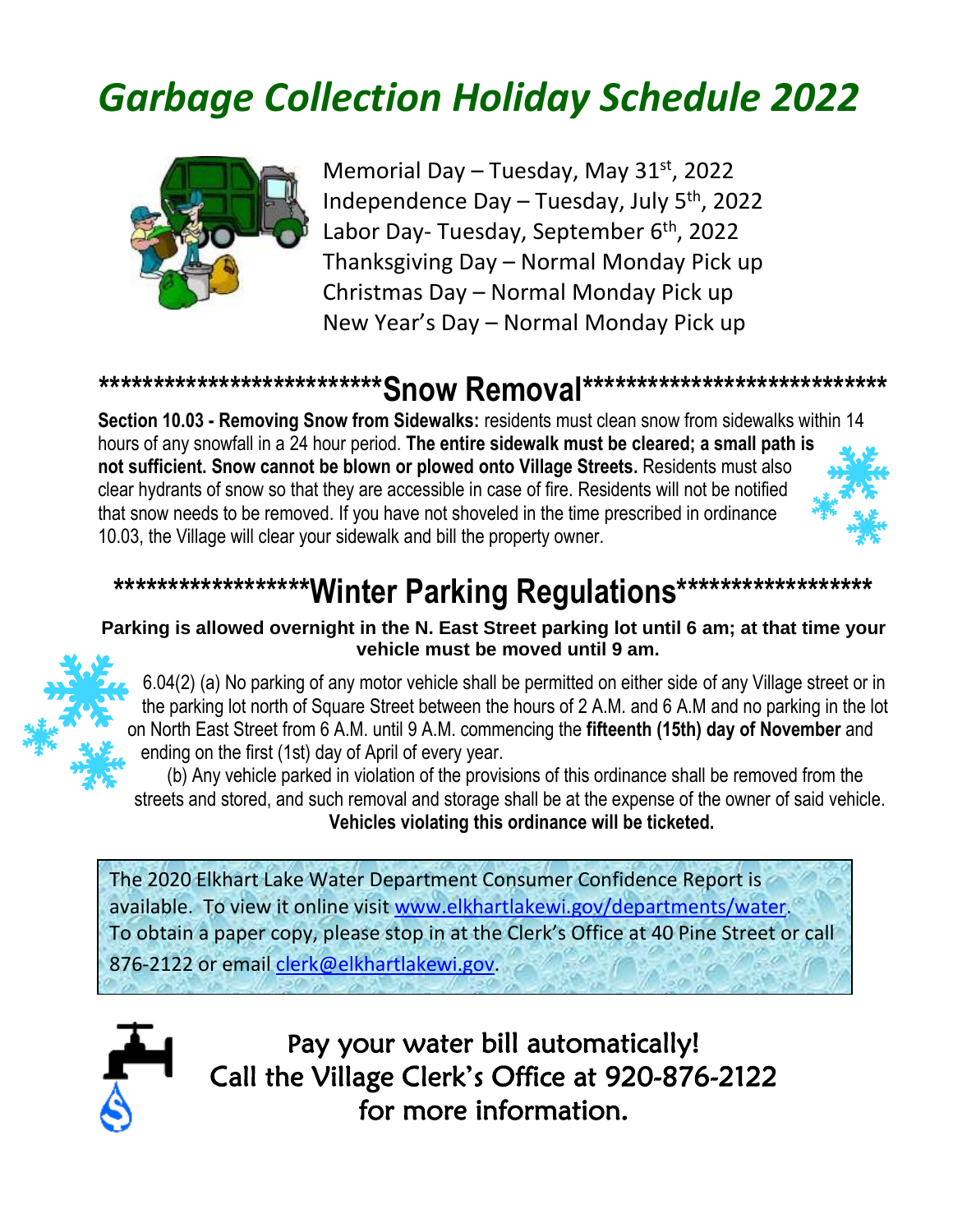

## Dog Licenses are due March 31st

Please stop in at the Village Hall to provide proof of rabies vaccination and pay the fee (\$7.00 per spayed or neutered dog and \$14.00 per dog if not spayed or neutered.)

Attention Dog Owners: It is unlawful for a dog to be within *any public park* or beach or the fireman's park or beach except as provided in the Village of Elkhart Lake-

Glenbeulah Athletic Association Park rules and regulations (1)b14.

VILLAGE ORDINANCE 8.27: It shall be unlawful for any person who owns, harbors, or keeps a dog to permit such dogs to run at large any time of year within the Village limits. Any dog which is off the premises of its owner or keeper must be under the control of an attendant holding a leash, maximum of 8 feet. Any dog on owner's premise which is not leashed (15 feet maximum), fenced in, or under control of an attendant would be considered running at large.



VILLAGE ORDINANCE 8.29: Any person owning or having control of any animal shall clean up the feces of such animal immediately and dispose of it in a sanitary manner when the animal has defecated on the property of another or on public property. The Village has installed Dog Refuse Stations throughout the Village to help in the cleanup effort. The stations are located at the North and South ends of the Lake Street Walkway, near Village Square Park, on South Lake Street near Elm Street, on Osthoff Avenue, at Lions Park, on East Rhine Street near Charlene's, and on East Rhine Street near Cal & Gus.

## Let's Talk Trees!

Did you know that the Village of Elkhart Lake has a Tree Commission? The Commission is made up of one Village Board member and four citizen members. Current members are Pat Robison, Frank Thielmann, Anne Hatas, Steve Kapellen, and John Schott, Board Representative. Tree Commissioners work in conjunction with the DPW to maintain the health of the Village's trees. Dangerous, dead, or dying trees are removed and the Commissioners decide where replacement trees will be planted. DPW also works to trim trees to ensure that there are no sight -line hazards along our streets and intersections.

The Tree Commission also organizes the Arbor Day Celebration each year. This celebration includes a short program led by the Tree Commission Chairperson, a tree-planting, and a poster contest for the 5<sup>th</sup> grade students at the school.

One of the Commission's goals is to teach our residents how to care for the trees in our community, especially the dozens of new trees that have been and will be planted in the upcoming years.

If you would like more information on the activities of the Tree Commission, you can contact any one of the Commissioners or the Village Clerk's Office. You may also attend any of the Commission's meetings. The meetings are usually posted on the Village's website one week ahead of time.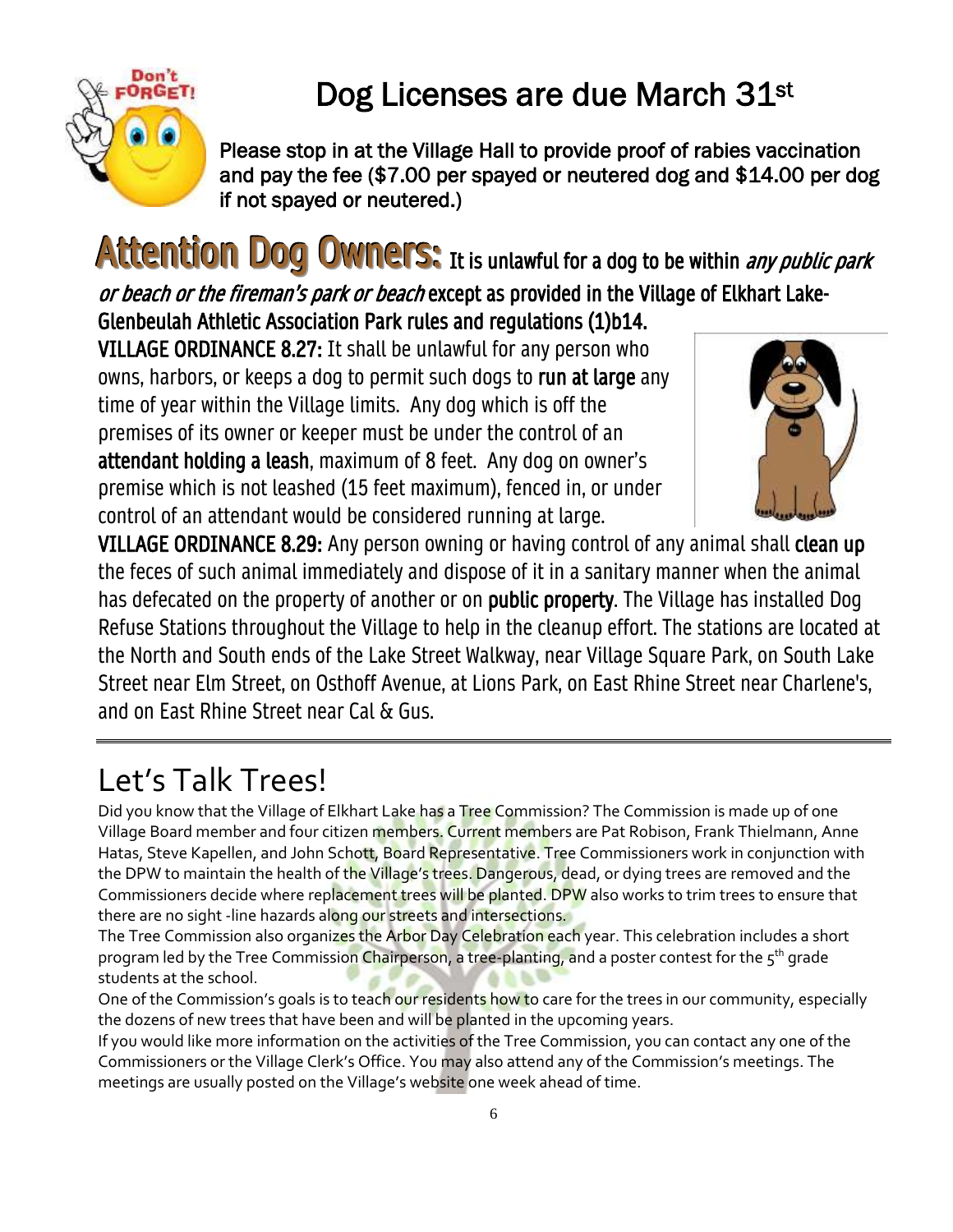### **From the Elkhart Lake Police Department:**





Medicines go here…..............not here

**Please do not put medications in the Police Drop Box on the outside of the Village Hall.** The Police Department has a secure medications drop box located in the lobby of the police department. It is available to have any pill medications dropped during normal business hours. This program is in cooperation with the Sheboygan County Planning Department and is intended to keep old harmful medications from entering our water supply. Any old medications can be dropped off in the box and will be disposed of without charge. **Medications should be removed from their containers so medicine only goes in.** This means no packaging (bottles, blister packages, etc.) should go into the box. **Also very important: please do not place any other medical waste, syringes, or liquids in the drop box.** Any questions, please contact us at 920-876-2244.

#### **Village of Elkhart Lake- response to COVID-19**

**Update: Effective Tuesday, June 8 th, 2021, the Village of Elkhart Lake requires unvaccinated persons to wear a mask in Village-owned buildings. This policy update reflects the most current CDC guidelines. Thank you for your cooperation.**

#### **From the Elkhart Lake Public Library: Library Services Update 12/7/21**

The Elkhart Lake Public Library is open to the public for essential services. Essential services include browsing, printing, photocopying, internet and Wi-fi access, pick up and return of materials, studying, reference services, and faxing. As a public space, the library cannot guarantee a germ-free environment. Please note the following:

- Masks are currently required (per the Village board) in the Village building, including the library, regardless of vaccination status.
- Hand sanitizer is available for your convenience at both library entrances. Please sanitize your hands before entering.
- Please maintain social distance from library staff and other patrons while using the library.
- Children should remain with their parents at all times.
- No contact pickup is available for patrons who do not wish to enter the library. Contact us at 920-876- 2554 to arrange pick up services.
- Book drop (on Pine Street) is open 24/7 for returns.
- Not sure what you would like to read/listen to next? Give us a call and we will be happy to help.
- Home delivery of library materials is available for patrons who have difficulty getting to the library. If you have a short or long term illness, challenge or disability and would like to be added to our delivery list, please contact the library director.

If you have any questions, call us at 920-876-2554.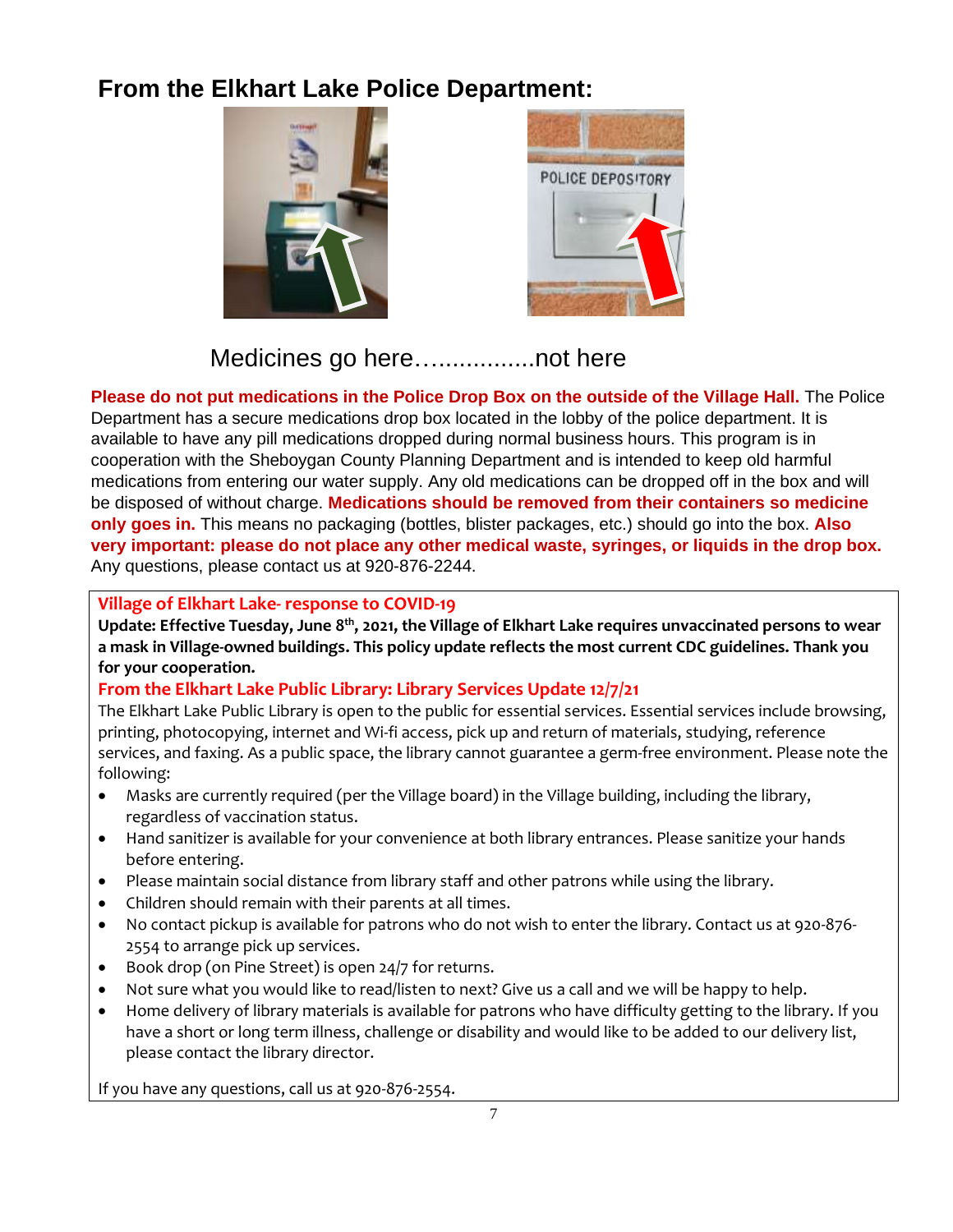# **Spring Election April 5 th, 2022**

There will not be a primary election in February. The ballot is set for the April 5, 2022, election. This will include the local elections. The following submitted papers to run for village offices.

Board of Trustees: (Vote for Three) John Schott Terri Knowles Lynn Shovan



If you need to register to vote you can do it in person at the Village offices between 8:30 am and 4:30 pm Monday-Friday or you can go online to<https://myvote.wi.gov/en-us/> and register and receive voting information including polling locations and sample ballots.

If you would like to request an absentee ballot for the April  $5<sup>th</sup>$  election, or the remaining elections for the year, you can go to<https://myvote.wi.gov/en-us/>. Please allow at least a week for the ballot to go each way.

|                                                                           |                                                      |                         |                                                                   |                                                                                                                                       | <b>Interary &amp; Chairman Venera</b><br>Q. Semivities<br>Q. New N.N. |                            |                                       |  |
|---------------------------------------------------------------------------|------------------------------------------------------|-------------------------|-------------------------------------------------------------------|---------------------------------------------------------------------------------------------------------------------------------------|-----------------------------------------------------------------------|----------------------------|---------------------------------------|--|
| MV.<br>Volunt Aufur                                                       | and in<br>Fed.<br><b>My Politici</b><br><b>Place</b> | Witat's<br>On My Baltin | <b>Update</b><br><b>My Name of</b><br>Astrono                     | Fingleton<br>To Well                                                                                                                  | <b><i>Lista</i></b><br>Absorber fla<br>Mail                           | Total<br><b>Hy fleitet</b> | Mate<br>Abuse the fa<br><b>Parsus</b> |  |
|                                                                           |                                                      |                         |                                                                   | VOTE ABSENTEE BY MAIL                                                                                                                 |                                                                       |                            |                                       |  |
| <b>Vote Absence By Mail</b>                                               |                                                      |                         |                                                                   |                                                                                                                                       |                                                                       |                            |                                       |  |
| <b>Included Art Alexander Roller</b>                                      |                                                      |                         | <b>Constitution of the United States</b><br><b>SEARCH BY NAME</b> |                                                                                                                                       |                                                                       |                            |                                       |  |
| Vans My Minister Records                                                  |                                                      |                         |                                                                   |                                                                                                                                       |                                                                       |                            | Tubbished Pand                        |  |
|                                                                           |                                                      |                         | Registered Wisconsin voters may missest an                        |                                                                                                                                       |                                                                       |                            |                                       |  |
|                                                                           |                                                      |                         |                                                                   |                                                                                                                                       | Search                                                                |                            | $0$ lower $T_V$                       |  |
| Need Assistance?                                                          |                                                      | absorpter Earliet.      |                                                                   | bil bin strip an                                                                                                                      | <b>REAL GALLANT</b>                                                   |                            |                                       |  |
|                                                                           |                                                      |                         | eart to see if you are registered to solic. If you are not.       | If you would like to request on absorber boths, we well field                                                                         |                                                                       |                            |                                       |  |
| Pind year charecaled treet. by<br>seatching for your clame or<br>interest |                                                      | glassings looks:        |                                                                   | registered or paix rache or address has charged, plu-self need-<br>In cyclides of aspira and maintenance building to apply of         | List Harter                                                           |                            |                                       |  |
| Port His Clark                                                            |                                                      | record.                 |                                                                   | If you, and in the rental y you do not rest to be registered to<br>get an allowered ballot. but first we reed until to entit for your | bay shinding<br>MAY 12                                                |                            |                                       |  |

If you do not have access to the internet or cannot get the website to work, please call the Village Clerk's Office (920-876-2122) and request an absentee request form. You will need to provide that form and a copy of your photo ID to our office.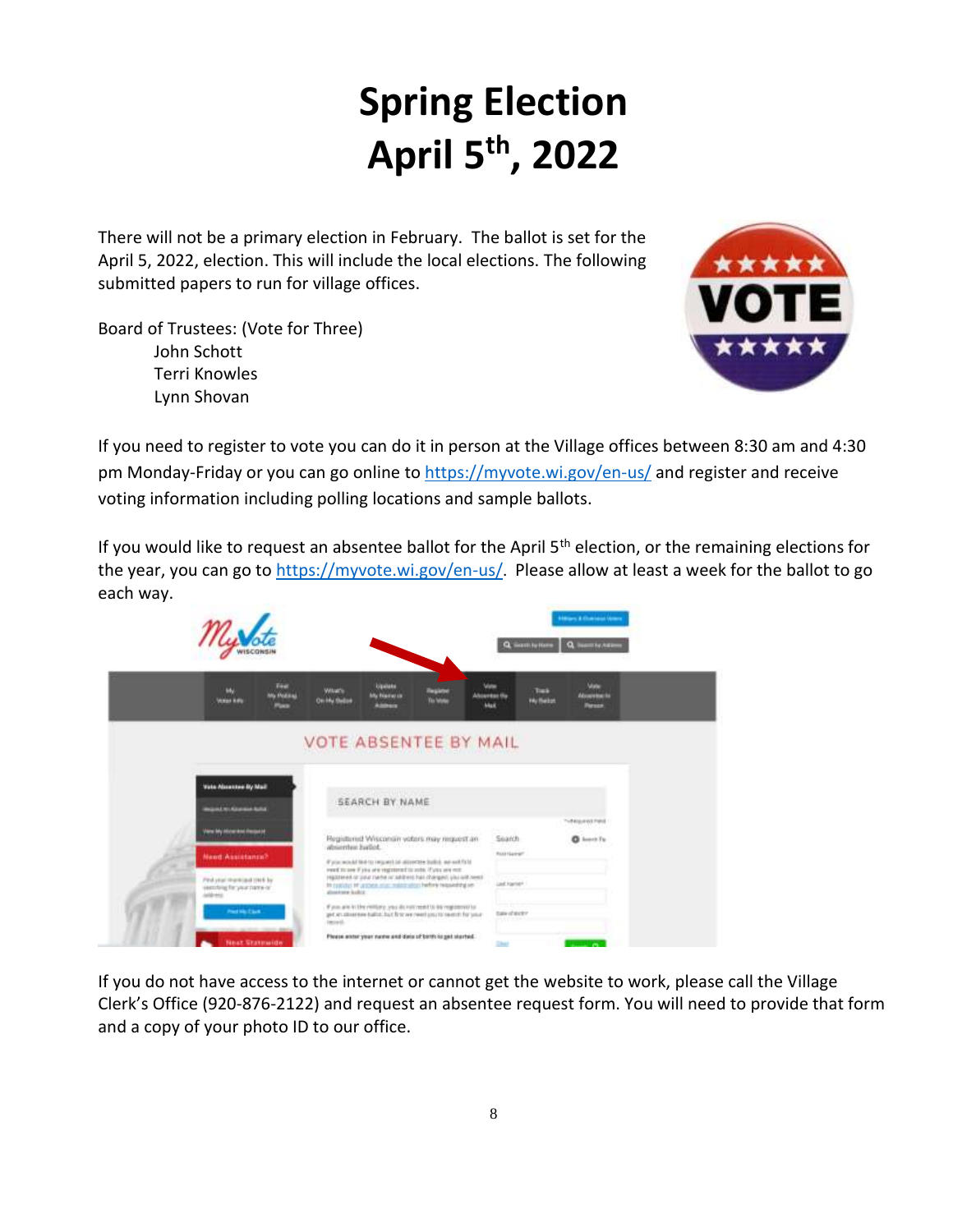## **Spring Election - Photo ID Required**

#### **Photo ID will be required at all elections.**

This information is provided by the Wisconsin Elections Commission. For detailed information about the Voter Photo ID law, visit bringit.wi.gov. For other information on the Wisconsin Elections Commission, visit http://elections.wi.gov or call the Elections Help Desk at 1-866-VOTE-WIS or 608-266-8005.

#### **What can I use as photo ID to vote?**

The following photo IDs are acceptable for voting purposes, and can be unexpired or expired after, November 3, 2020 (currently the date of the last General Election):

o A Wisconsin DOT-issued driver license, even if driving privileges are revoked or suspended. Your Wisconsin DOTissued driver license does not need to be a "REAL ID".

o A Wisconsin DOT-issued identification card. Your Wisconsin DOT-issued ID card does not need to be a "REAL ID". o Military ID card issued by the U.S. Uniformed Services

o A U.S. passport book or card

The following photo IDs are also acceptable for voting purposes:

o A certificate of naturalization (that was issued not earlier than two years before the date of the election)

o An identification card issued by a federally recognized Indian tribe in Wisconsin o A driver license receipt issued by Wisconsin DOT (valid for 45 days from date issued)

o An identification card receipt issued by Wisconsin DOT (valid for 45 days from date issued)

o A Wisconsin DMV ID Petition Process Photo Receipt (valid for 180 days from date issued)

o A Veteran Affairs ID card (must be unexpired or have no expiration date)

o A photo identification card issued by a Wisconsin accredited university or college, or technical college that contains the following: -Date the card was issued -Signature of student -Expiration date no later than two years after date of issuance, can still be used if expired -The university or college ID must be accompanied by a separate document that proves enrollment, such as a tuition fee receipt, enrollment verification letter, or class schedule

#### **Are there any photo IDs I cannot use to vote?**

Yes. The following photo IDs are NOT acceptable for voting purposes:

o A State or Federal government employee ID

o An out-of-state driver license or identification card

o An employment ID

o A membership or organization ID

o A Certificates of Citizenship

**Are there any photo IDs that can be used for voting that do not have a photo on them?** Yes. The following documents, which do not contain a photo, can be used for voting purposes:

o A citation or notice of intent to revoke or suspend a driver license, which is dated within 60 days of the date of the election. If your driver license has been taken away by law enforcement or a court, you may present written documentation of that fact in order to vote without your photo ID

o A State of Wisconsin, DOT issued, identification card without a photo, issued to those electors with a religious objection to being photographed

#### **Is there anyone who does not need to provide a photo id?**

Yes. The following electors do NOT need to provide a Photo ID:

o Confidential electors are always exempt from Photo ID requirements. Confidential electors have applied for this status with their municipal clerk, and have presented a court order, a letter from law enforcement, a letter from the